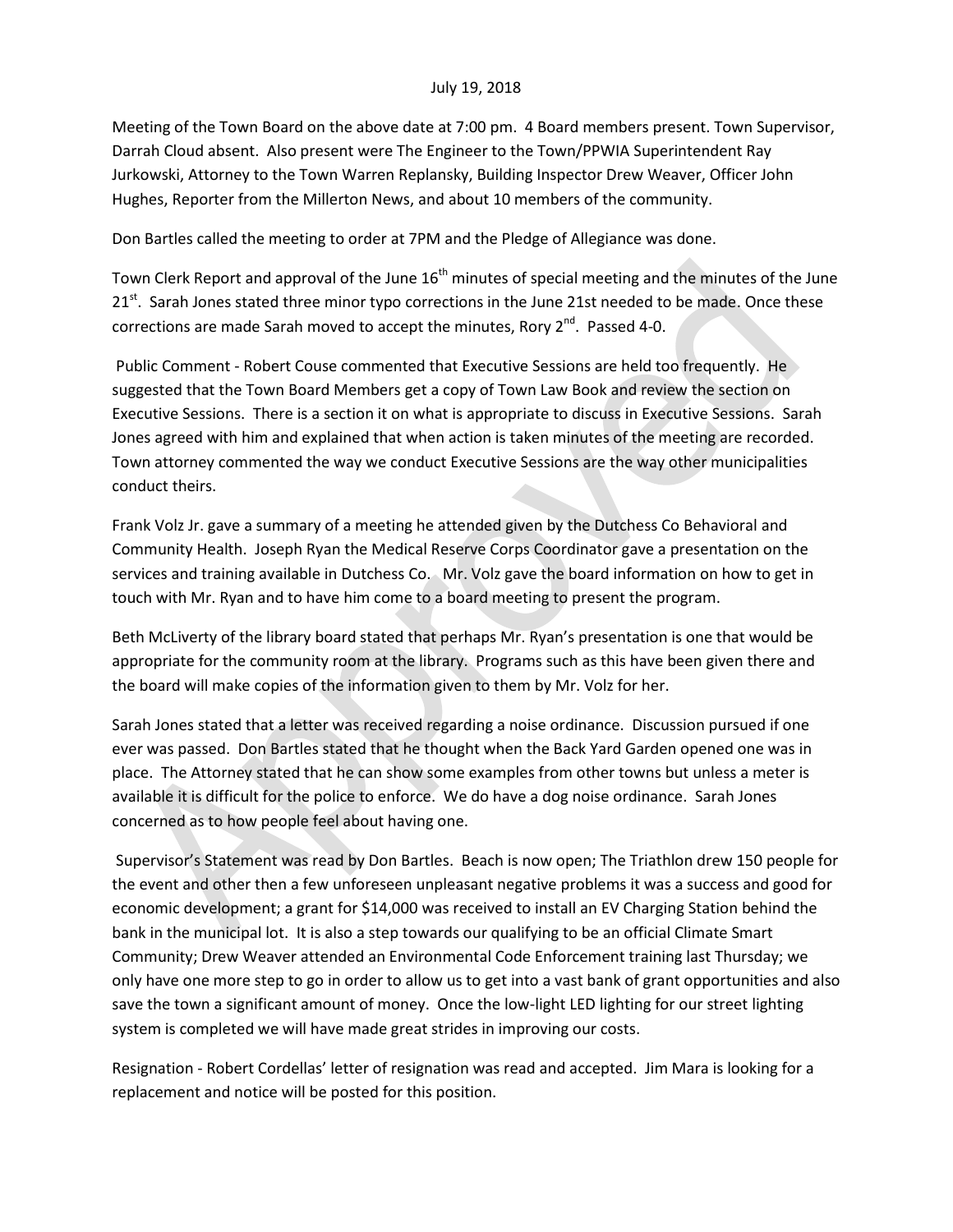Approval of Bills-Motion by Jones seconded by Zick to pay General Bill # 15825-15871; Highway Bills #15852-15868 and PPWIA Bills # 2803-2804. 4-0 passed.

Brief executive session announced by Bartles to discuss Bids; property appraisals. Replansky stated that they would also discuss Litigations and Hydrants which is part of litigations. Ray Jurkowski was requested to attend executive session regarding litigation on the hydrants. 7:20 PM Motion by Jones seconded by Zick. 4-0

7:30 PM Motion by Jones seconded by Chase to return to regular order of business.4-0 passed. Report by Bartles of discussion in executive session. Bids were put out to three local contractors for the septic system for the beach house. All three bids were rejected. The engineer will write up a new request for proposals and we will be bidding that shortly. The attorney reported that the latest law suit filed by Mr. Hudson has been dismissed by Judge Forman.

Shared Agreement was discussed for the town to be able to be a part of the County and other municipalities to receive assistance with central purchasing services. If a proposal is needed the attorney will create one. Motion by Jones to give permission to Supervisor to sign the agreement seconded by Chase. 4-0 passed.

Bartles stated that the EPA has been looking at the old land fill to see if it would be an acceptable place for Solar array installation. No real response has been given to us at this time. Further study is needed to see if it is the project is economically viable. More study needs to be done so this will be tabled till a later date.

A request was made to the DOT for a reduction in the speed limit around the Stissing Mountain School on Factory Lane, Academy Street, Smith and Myrtle Streets. This request was rejected for a number of reasons.

Investment Policy is under review at this time. No action will be taken till later notice. The supervisor would like to have control over where our investments went so more discussion is needed.

Two different vendors have been review for removal of the brush. Rancord appears to be the best and are on the State bid list. It will take about a day and half of grinding to make the mulch usable. The cost is for 2 days at \$6,000. We are trying to find another municipality to share this with us. We will enter an agreement with him sometime in July or August.

The time lapse for the proposal on American Tower has been satisfied so the board needs to sign the agreement in front of a notary and this will be done tonight after the meeting.

Highway Report: Heather sent in a lengthy report as she was not able to attend. Phases 1 and 2 are completed. Phase 3 is scheduled for the week of July  $23^{rd}$ . She requested a \$.50 raise for her employee who has been with the Town for 6 months. Jones has difficulty with Heathers request to purchase new equipment without properly planning for the need. She stated that Heather has been absent for 4 out of 5 meeting. Motion by Jones seconded by Chase for Heather to solicit bids for heating oil, liquid propane and highway materials. 4-0 passed.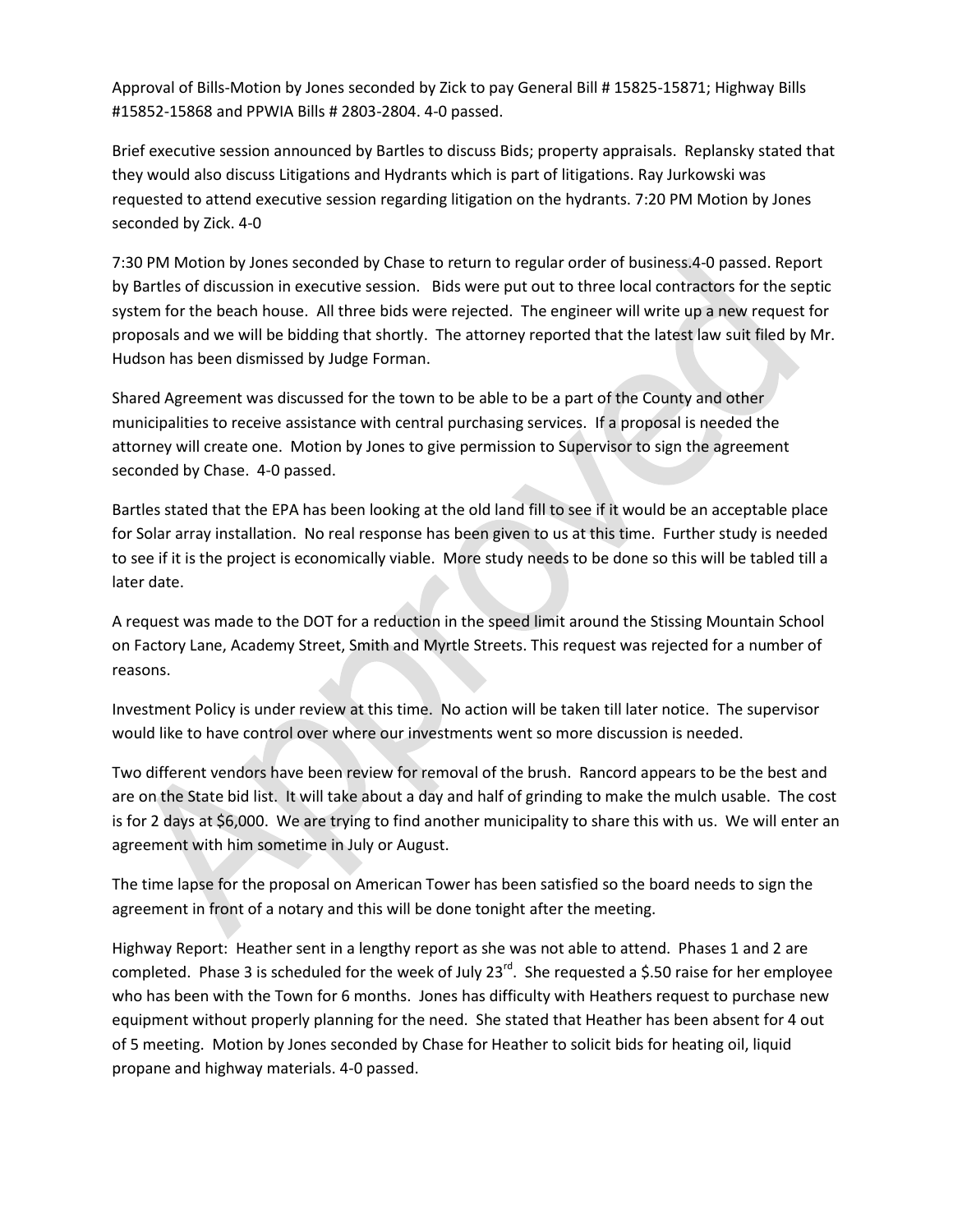Building Inspector it has been a slow year, as the report everyone was given states. Jones had a question about the flags around town that are supposed to be temporary. They become unsightly. The ordinance should be enforced.

Assessor- Jim Mara had nothing to report.

Police Department – All have the report. The culprit who has been vandalizing the beach ropes has been found. It is a beaver and a picture of same was presented. Bartles stated there is no money in the Police Dept. budget, it will be necessary to sit down with the Supervisor and the Police Dept. and transfer funds.

Water/Engineer - There has been repair of breaks in pipes; since the repair there has been a savings as the water consumption has diminished. Zick requested that when work on the lines is going to be performed that the public are informed as it causes the water to be dirty. Jurkowski stated that the bills went out last month typo errors on them. This hopefully will not happen again. Bartles asked what are the recommendations on the front down spouts at the Highway Garage. These needed to be dug up as they were not able to be traced opened and inspected.

Recreation - Catherine not able to attend due to Babe Ruth Baseball Game. Requested approval to hire Michael Cooper as life guard. Zick gave motion Jones seconded passed 4-0

Attorney Replansky asked if any news regarding beavers on Bowman Road. Problem seems to be cleared. Any consideration in creation of a solar law. Bartles stated that Darrah is looking into this as well as other issues. Jones stated that it is moving forward.

Motion by Jones seconded by Zick to adjourn. 4-0 passed.

| Supervisor<br>Absent |  |
|----------------------|--|
|                      |  |

Asst. Town Clerk Councilman Jones\_\_\_\_\_\_\_\_\_\_\_\_\_\_\_\_\_\_\_

Councilman Bartles\_\_\_\_\_\_\_\_\_\_\_\_\_\_\_\_\_\_

Councilman Chasse\_\_\_\_\_\_\_\_\_\_\_\_\_\_\_\_\_\_

Councilman Zick\_\_\_\_\_\_\_\_\_\_\_\_\_\_\_\_\_\_\_\_